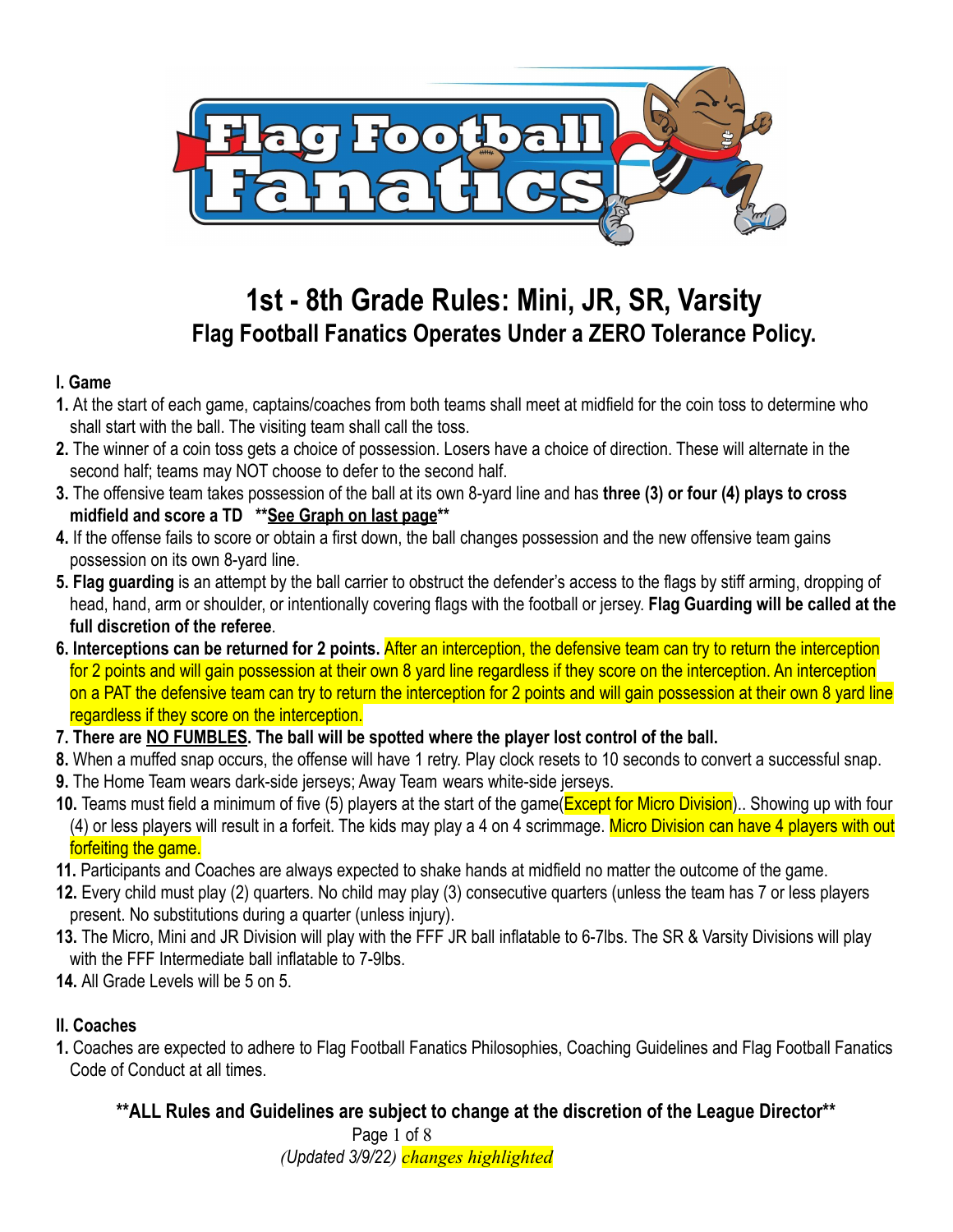- **2.** The League Director has full authority to **remove a coach** at any time from his/her coaching duty indefinitely.
- **3. Only four coaches** (including the stat keeper) per team are **allowed on the coach/player sideline**.
- **4.** Rosters, Rules and Guidelines will be emailed to each coach a few weeks prior to Meet & Greet Day.
- **5. Coaches will be the QB in the Micro Division**
- **6.** Coaches on field per age division: Micro=2, Mini=2, Junior=2, Senior=1, Varsity=1

# **III. Equipment**

**1.** All players must wear mouth guards at all times while on the playing field.

# **2. Shorts and Pants CANNOT have pockets.**

- **3.** Players' jerseys must be tucked into the pants, with the complete belt showing at all times. If a coach notices an opposing player's jersey is untucked, he must ask the referee to have the player tuck his/her jersey in **before the start of the next play.**
- **4.** The excess belt must be cut off so that it does not hang down from the player's waste. If the belt is hanging down, making three (3) belts visible, then the referee can **rule the player down** when they gain possession of the ball.
- **5.** Players must wear the official Flag Football Fanatics Jersey and Flag Belt provided by Flag Football Fanatics for games. If a player does not have the official FFF Flag jersey they will not be permitted to play.
- **6.** Footballs will be provided to each coach by Flag Football Fanatics and these footballs will be used as the game balls.

**7**. It is the defensive coach's responsibility to make sure all of the offensive player's flags are located on the hips prior to snap.

- **8.** Players can wear shoes or cleats; however, cleats with exposed metal are not allowed.
- **9.** Players may tape their forearms, hands and fingers. Players may wear gloves, elbow pads, and knee pads.
- **10.** Casts or Braces (even if wrapped or covered) of any kind are not allowed. Players must remove all jewelry and hats.
- **11.** The shorts must be an off color of the player's flag belt. If a member of Flag Football Fanatics Staff believes a team is gaining an advantage by the color of their shorts we will switch belts or that entire team will play one hand touch.

# **IV. Field and No-Run / Buffer Zones \*\*See Graph on last page\*\***

- **1.** The field dimensions are 50 yards by 25 yards with two 5-yard end zones and a midfield line (25-yard line) which will always be the first down line. No-Run Zones precede each midfield line and goal line by 4 yards. Field Dimensions may vary depending on playing location.
- **2.** No-Run Zones are in place to prevent teams from conducting power run plays. While in the No-Run Zones **(a 4 yard imaginary zone before midfield and before the end zone)**, teams **CANNOT run the ball**. All plays must be pass plays, with the pass going BEYOND the line of scrimmage. Teams may hand-off, pitch, or lateral the ball, however, the end result of the play must be a forward pass BEYOND the line of scrimmage. **\*\*See Graph on last page\*\***
- **3. Buffer Zone (applied to the Micro Division only)** This is the 2 yard zone from the LOS of scrimmage, in which the players cannot cross until the ball leaves the Coach/QB's hands. **\*\*See Graph on last page\*\***
- **4.** Stepping on an out of bounds line is considered out of bounds.
- **5.** No-Run Zones will be marked on the field and the referee will notify you before the play whether you are in a No-Run Zone or not. **\*\*See Graph on last page\*\***
- **6.** No-Run Zone exception: If a defensive penalty pushes the offense into a No-Run Zone, the offense can still run until they run a play that results in positive or negative yardage.
- **7.** The game ball will be placed at or near the center of the field after each play (designated by center cone).
- **8.** The center may move the ball along the line of scrimmage (5 yard limit to either side). Movement must take place prior to offense being set.

**\*\*ALL Rules and Guidelines are subject to change at the discretion of the League Director\*\*** Page 2 of 8 *(Updated 3/9/22) changes highlighted*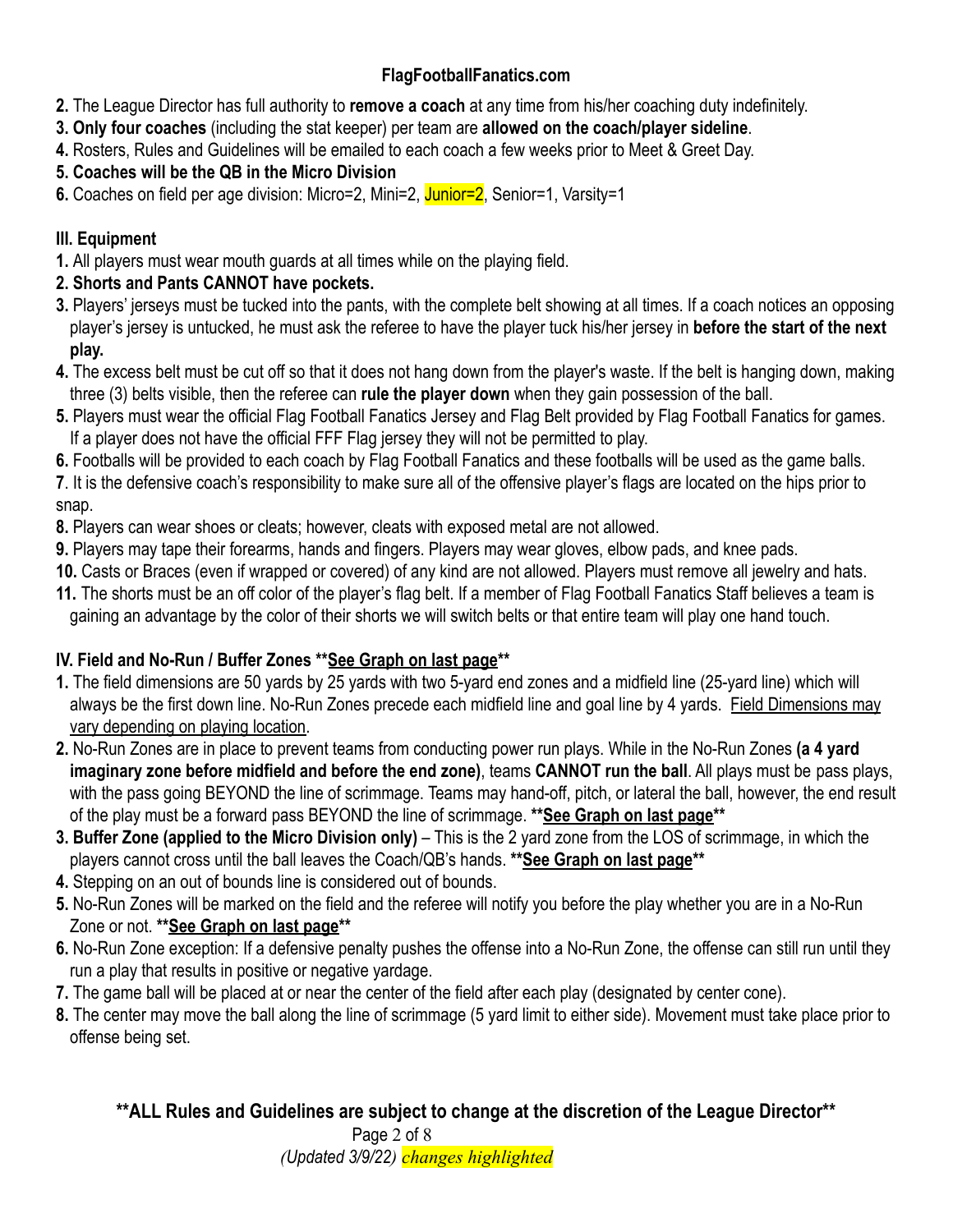#### **V. Timing and Ties**

- **1.** Games will consist of four 9-minute quarters and a two minute half-time.
- **2. Clock will only stop during dead balls during the final minute of the 2nd half and timeouts. (Fumbles or Pitches are not considered dead balls = Meaning Clock runs during last minute)**
- **3.** Each time the ball is spotted, a team has 30 seconds to snap the ball. Teams may receive warning(s) before a delay-of-game penalty is enforced.
- **4.** The 30-second play clock will start once both cones (line of scrimmage and rush/blitz cone are designated). The offense may not snap the ball or run a play prior to both cones being designated.
- **5.** Each team has **one 60-second time-out per half**. They do not carry over to the next half.
- **6. Referees can stop the clock at their discretion**.
- **7.** In the event of an injury, the clock will stop then restart when the injured player is removed from the field of play.
- **8.** The clock will stop on all dead balls in the final minute of the **second half** except when a penalty is called on the team that would benefit from the clock stoppage.
- **9.** If the score is tied at the end of the second half, the game will result in a Tie; **NO OVERTIMES**
- **10. Game times can be shortened at the discretion of the League Director.**

### **VI. Playing Time / Substitutions**

- **1.** The games will consist of four (9) minute quarters and a (2) minute half-time.
- **2.** Each child must play (2) quarters each game and absolutely no substitutions during a quarter (unless injury)
- **3.** Every child must play 2 quarters
- **4.** No child may sit (2) consecutive quarters
- **5.** If a child leaves the game due to injury, restroom, or refuses to play, the opposing coach may choose the player for substitution.

# **VII. Scoring**

- **1.** Touchdown: **6 points**
- **2.** PAT (Point After Touchdown) **1 point** (4-yard line), **2 points** (8-yard line), or **3 points** (12-yard line). Note: 1 point PAT is in the No-Run Zone so the conversion must be a pass only, 2 and 3 point PAT's can be run or pass plays. Safety: **2 points.** Defensive interception that is run back for a Touch Down = **2 points** Defensive interception during a P.A.T that is run back for a Touch Down **= 2 points**
- **3.** PAT: If there is an offensive penalty during an extra point, the attempt is **automatically no good**. If there is a defensive penalty on an extra point, the attempt is **automatically good**.
- **4.** A Safety occurs when the ball carrier is declared down in his/her own end zone. They can be called down when their flag is pulled by a defensive player, they step out of bounds, or they hit the ground with their knee, arm, or ball. A Safety also occurs when there is an offensive penalty in the end zone. Example: The QB flag guards a defender while in his/her own end zone.
- **5.** A Safety results in a change of possession
- **6.** A team that scores a touchdown must declare to the referee whether they wish to attempt a 1-pt. conversion, 2-pt. conversion, or 3-pt. conversion. The conversion may be moved back, not forward, once the decision has been made (Play clock will not stop if conversion is changed)

### **VIII. Live Ball/Dead Ball**

- **1.** The ball is live at the snap of the ball and remains live until the referee whistles the play dead.
- **2.** The snap is considered any backwards motion (towards the QB) as the ball lifts off of the ground.

### **\*\*ALL Rules and Guidelines are subject to change at the discretion of the League Director\*\***

Page 3 of 8 *(Updated 3/9/22) changes highlighted*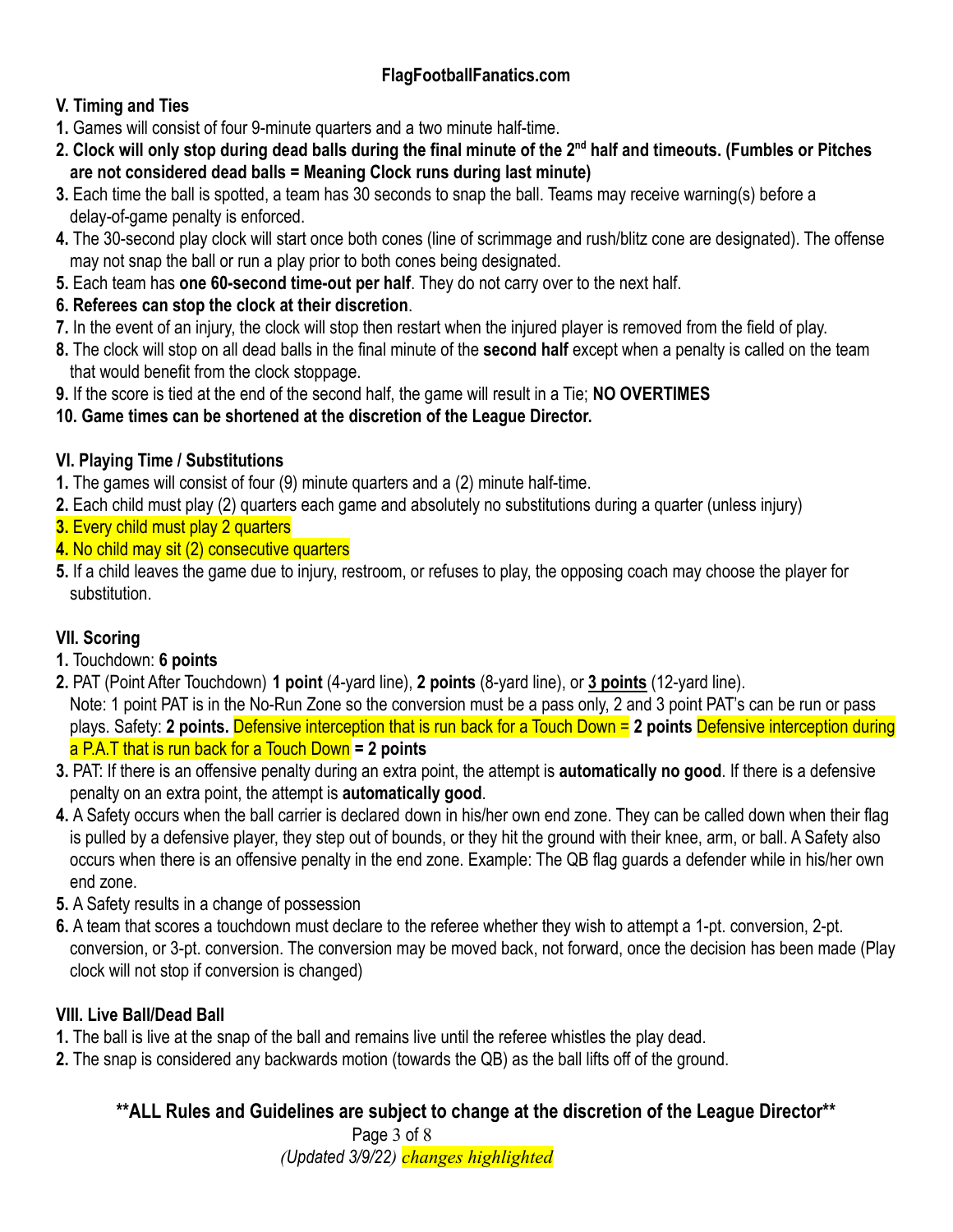**3.** The referee will place a special marker down to designate the line of scrimmage. Referees may give both teams "courtesy" neutral zone notifications to allow their players to move back beyond the line.

**4.** The referee will place a special marker down to designate the rush/blitz line. The offense may not snap the ball or run a play prior to both cones being designated.

- **5.** The defense may not mimic the offensive team signals, by trying to confuse the offensive players, while the quarterback is calling out signals to start the play.
- **6. There are NO FUMBLES. The ball will be spotted where the player lost control of the ball.**
- **7.** If a defensive player intercepts a pitch or lateral the play will be treated as a defensive interception and try to return the interception for a touchdown = 2 points and will gain possession at their own 8 yard line regardless if they score on the interception. Play is ruled "dead" when:
	- The ball hits the ground or the ball carrier's flag is pulled.
	- The ball carrier's elbow/knee hits the ground or steps out of bounds
	- A touchdown, PAT or safety is scored.
	- The defense intercepts a pass attempt.
	- The ball carrier is **touched with one hand** in the case that one (or both) of his/her flags fell out.

- Inadvertent whistle, if there is an inadvertent whistle, the offense will have the choice of either the result of the play or replaying the down**.**

- If a player gains possession of the ball with three (3) belts visible.

### **IV. Receiving**

- **1.** All players are eligible to receive passes (including the Quarterback, if the ball has been handed-off, pitched, or lateraled behind the line of scrimmage).
- **2.** Only one player is allowed in motion at a time. All motion must be parallel to the line of scrimmage and no motion is permitted towards the line of scrimmage.
- **3.** A player must have **at least one foot inbounds** when making a reception.
- **4.** In the case of simultaneous possession by both an offensive and defensive player, possession is awarded to the offense.

### **X. Touches \*\*See Graph on last page\*\***

**1. What is considered a Touch?** (a) any child that has possession of the ball beyond the LOS when the play ends (b) the QB and WR will receive a touch during a completed pass (c) No one receives a touch on an incomplete pass

**2.** Every child must have (1) touch per game (excluding SR and Varsity Divisions)

**3.** The player that has possession of the ball when the play is blown dead, will get the credit for a touch.

**5. No child may RUN the ball on consecutive running plays**. First offense- If a player runs the ball twice in a row you will lose a down. Second offense- If a player runs the ball twice in a row you will lose your possession.

### **XI. Running**

**1.** The ball is spotted where the **runner's belt is** when the flag is pulled. ( Not Where The Defensive Player Is Standing)

- **2. No blocking, screening, picking, or running with an offensive player is allowed at any time**. The defense always has the right of way to reach the offensive player's flag belt. It is at the referee's discretion to rule if an offensive player's intent is to impede the progress of the defender(s).
- **3.** If a receiver/runner's flag belt comes off inadvertently, then the receiver/runner must be **touched with at least one hand to be down**.
- **4.** Defensive players must wait until the ball is handed-off, pitched, or lateraled before they can cross the line of scrimmage, unless the player(s) are behind the 7 or 9 yard rush line. **\*\*See Graph on last page\*\***

**\*\*ALL Rules and Guidelines are subject to change at the discretion of the League Director\*\*** Page 4 of 8

*(Updated 3/9/22) changes highlighted*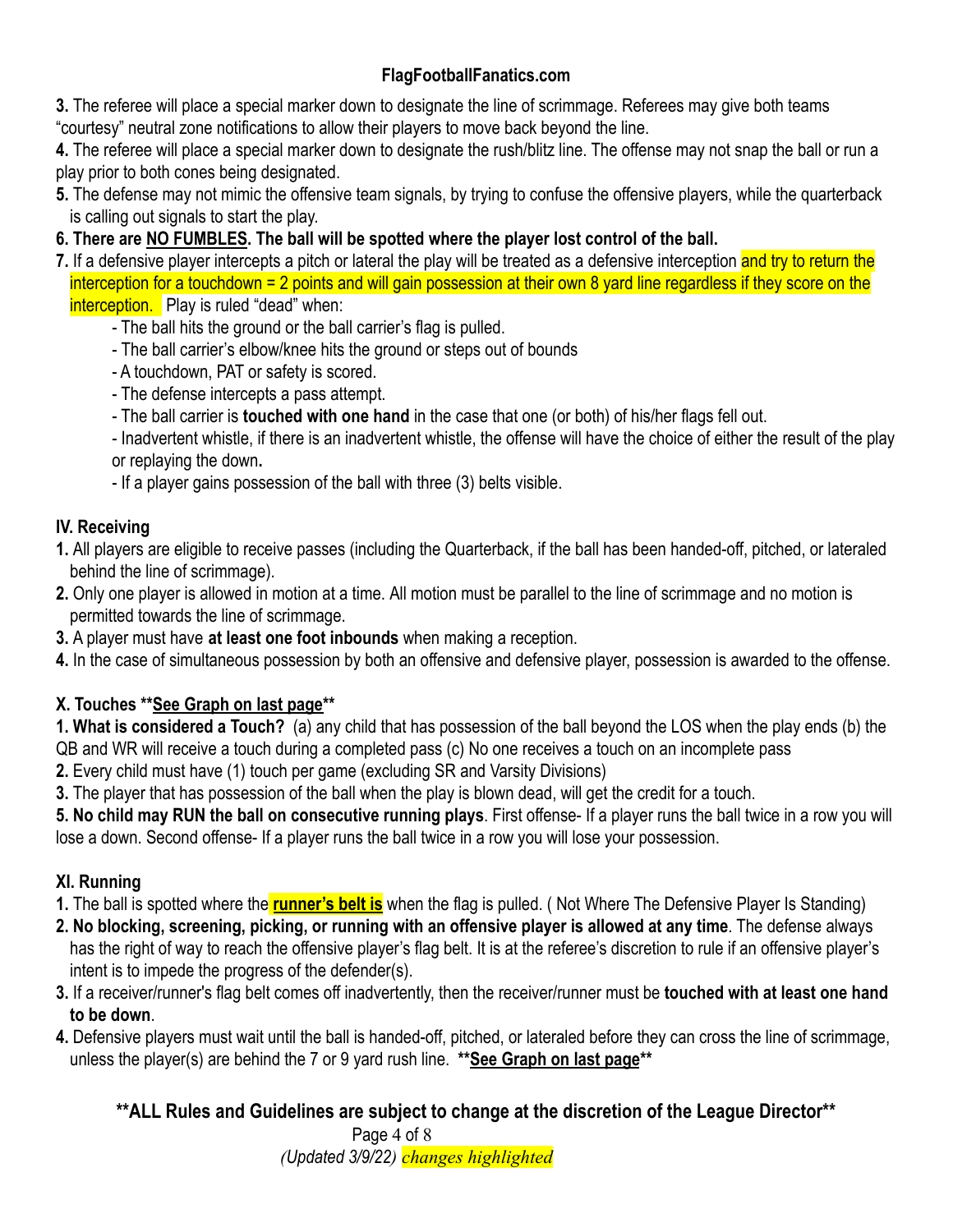- **5.** Whenever a lateral, hand-off, or pitch occurs; **the 7 or 9 yard rush rule is no longer in effect** and every defensive player is eligible to rush.
- **6.** Teams may hand-off, pitch, or lateral the ball as much as they want behind the line of scrimmage, however, **once the ball crosses the line of scrimmage, teams may only have one (1) hand-off, pitch, or lateral.**
- **7.** Flag Obstruction **All jerseys MUST be tucked in before play begins.** If a coach notices an opposing player's jersey is untucked, he must ask the referee to have the player tuck his/her jersey in **before the start of the next play.**
- **8. Ball carriers MUST make an effort to avoid defenders with an established position.** Not making an effort and making contact with a defender may result in a charging penalty.
- **9.** The quarterback cannot directly run with the ball. The QB can only run if he/she receives a direct hand-off, pitch, or lateral.
- **10.** "No-Run Zones," located 4 yards before each end zone and 4 yards on either side of midfield, are designed to avoid short-yardage, power-running situations.
- **11.** The center may not receive a hand-off between his/her legs or behind the back. Hand off to center MUST be in the front (belly area).
- **12.** The player receiving the lateral, hand-off, or pitch, may pass the ball as long as he/she does not cross the line of scrimmage.
- **13.** Spinning: A player may spin, however, **excessive spinning will result in the player being ruled down**. Excessive spinning is defined as more than 3 consecutive spins in a row (Number is reset if ball-carrier makes a football move in between spins)
- **14**. Jumping: A player may jump, however, jumping over or into a defender and diving to advance the ball is prohibited at any time.(Example: No Diving for a First down or Touch Down)
- **15.** A player is considered an **Illegal Runner** when the QB crosses the line of scrimmage (without receiving a pass or handoff), the ball carrier crosses the line of scrimmage with the ball in the **NO RUN zone**, and when the ball carrier crosses the line of scrimmage with the ball on **two (2) consecutive plays.**

### **XII. Rushing the Passer**

- **1.** The defense may rush any number of defenders as long as the defenders are at least 7 or 9 yards from the line of scrimmage at the snap. The 7 or 9 yards will be designated with a special marker by the referee. **\*\*See Graph on last page\*\***
- **2.** It is the center's and offensive players' responsibility to get out of the way of the rusher. **The rusher has the right of way to the QB**. If any **contact or interference** occurs the offensive team could be penalized. It is at the referee's discretion to rule if an offensive player's intent is to impede the progress of the rusher(s).
- **3.** The rusher must declare his rush by lining up one yard (or more) to the left or right of the center. If this path is crossed AND contact is made involving the rusher this will result in an offensive penalty.
- **4.** Once the ball **leaves the QB's hands**, the 7 or 9-yard rule is no longer in effect and all defenders may go behind the line of scrimmage.
- **5**. A special marker will designate the rush line 7 or 9 yards from the line of scrimmage on every play.
- **6.** The rusher must go for the Quarterback's flag. Players rushing the Quarterback may **NOT attempt to block a pass**.
- **7.** A Safety is awarded if the sack takes place in the Offensive team's end zone.

#### **A legal rush is:**

- Any rush from a point 7 or 9 yards from the line of scrimmage behind the designated marker. **\*\*See Graph on last page\*\***

- A rush from anywhere on the field AFTER the ball has been handed-off, pitched, or lateraled.

### **\*\*ALL Rules and Guidelines are subject to change at the discretion of the League Director\*\***

Page 5 of 8

*(Updated 3/9/22) changes highlighted*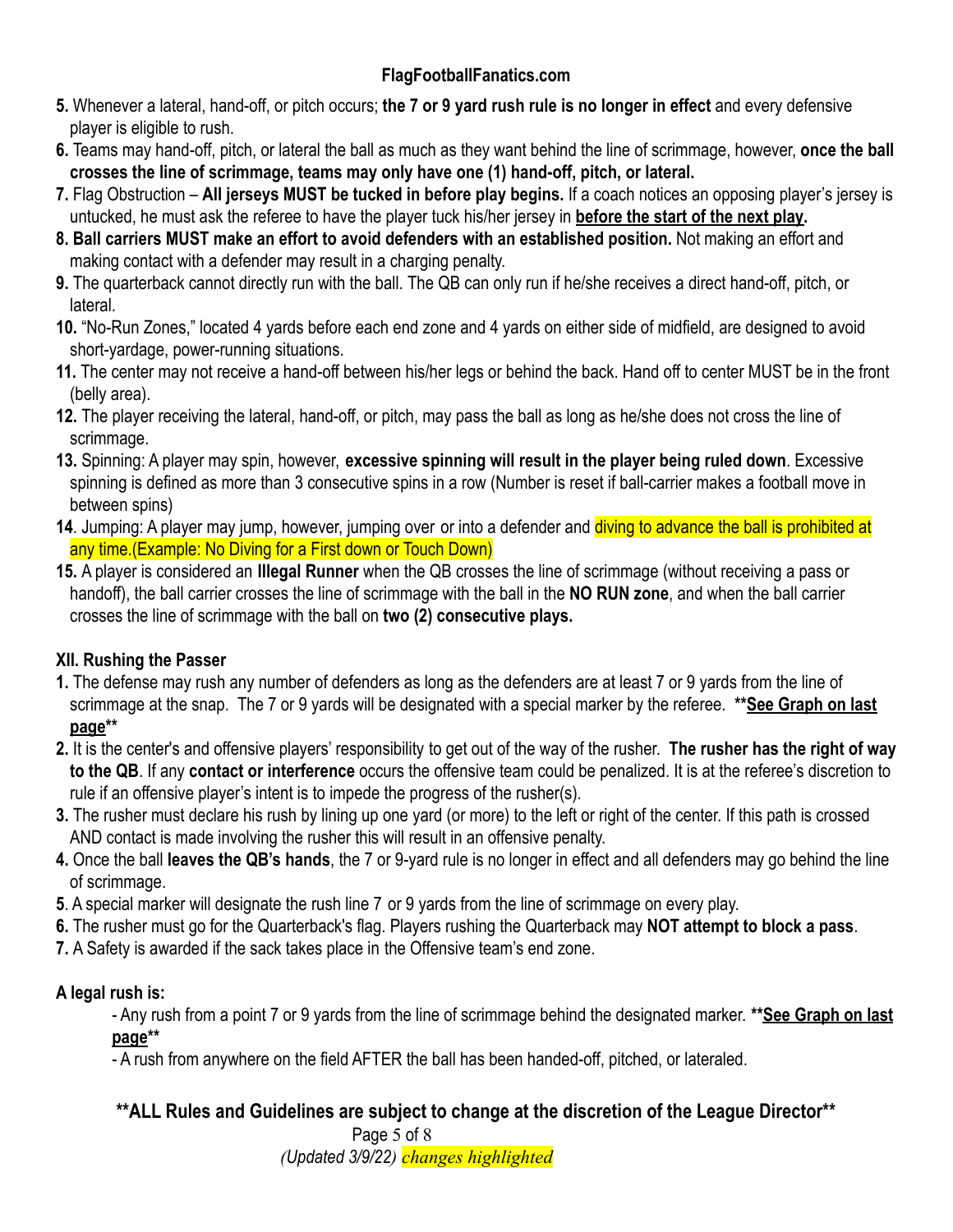- If a rusher leaves the rush line early, **they will not be permitted to rush, if they continue to rush and cross the LOS, this will result in a defensive penalty.**

#### **A penalty may be called if:**

- The rusher leaves the rush line before the snap and crosses the line of scrimmage before a hand-off, pitch, or lateral occurs.

#### **Special circumstances:**

- Teams are not required to rush the Quarterback.
- Teams are not required to identify their rusher(s) before the play.

- If the rusher leaves the 7 or 9-yard line before the snap, he/she may drop back to act as a defender with no illegal rush penalty enforced; as long as he or she does not cross the line of scrimmage.

#### **XIII. Flag Pulling**

- **1.** Defenders can dive to pull flags, but cannot tackle, hold or run through the ball carrier when pulling flags.
- **2.** It is **illegal to attempt to strip** or pull the ball from the ball carrier's possession at any time.
- **3.** If a player's flag inadvertently falls off during the play, the player must be **touched with at least one hand to be ruled down**.
- **4.** A defensive player may not intentionally pull the flags off of a player who is not in possession of the ball.
- **5. Flag guarding** is an attempt by the ball carrier to obstruct the defender's access to the flags by stiff arming, dropping of head, hand, arm or shoulder, or intentionally covering flags with the football or jersey. **Flag Guarding will be called at the full judgment of the referee**.

#### **XIV. Formations**

- **1.** The offense must have ONE player on the line of scrimmage. The only player required to be on the LOS is the center.
- **2.** One (1) player at a time may go in motion. Fly motion is not permitted (toward the LOS)
- **3.** Offensive players must come to a complete stop for one (1) second before the ball is snapped unless he/she is the one (1) player in motion.
- **4.** Movement by a player who is set or a player who runs toward the line of scrimmage while in motion is considered a false start. **Referees will be lenient to movement before the ball is snapped.**
- **5.** The center must snap the ball with a rapid and continuous motion between his/her legs to a player in the backfield (NOT on the line of scrimmage), and the ball must completely leave his/her hands.

### **XV. Unsportsmanlike Conduct**

**1***.* **28 Point Rule- If a team is winning by 28 points or more, the losing team will keep possession until a TD is achieved. The winning team may no longer use a blitzer the remainder of the game.The winning team may take possession as normal when the Point Differential is under 28 points. Exception: The losing team has the choice to decline the unlimited downs**

- **2.** Offensive or confrontational language is illegal. Referees have the right to determine offensive language. If offensive or confrontational language occurs, the player or coach could be ejected from the game and removed from the league indefinitely.
- **3. Ball carriers MUST make an effort to avoid defenders with an established position.** Not making an effort and making contact with the defense may result in a charging penalty.
- **4.** Defenders are not allowed to run through the ball carrier when pulling flags.
- **5.** Fans must also adhere to good sportsmanship, as well: Yell to cheer on your players, not to harass referees or other

### **\*\*ALL Rules and Guidelines are subject to change at the discretion of the League Director\*\***

Page 6 of 8 *(Updated 3/9/22) changes highlighted*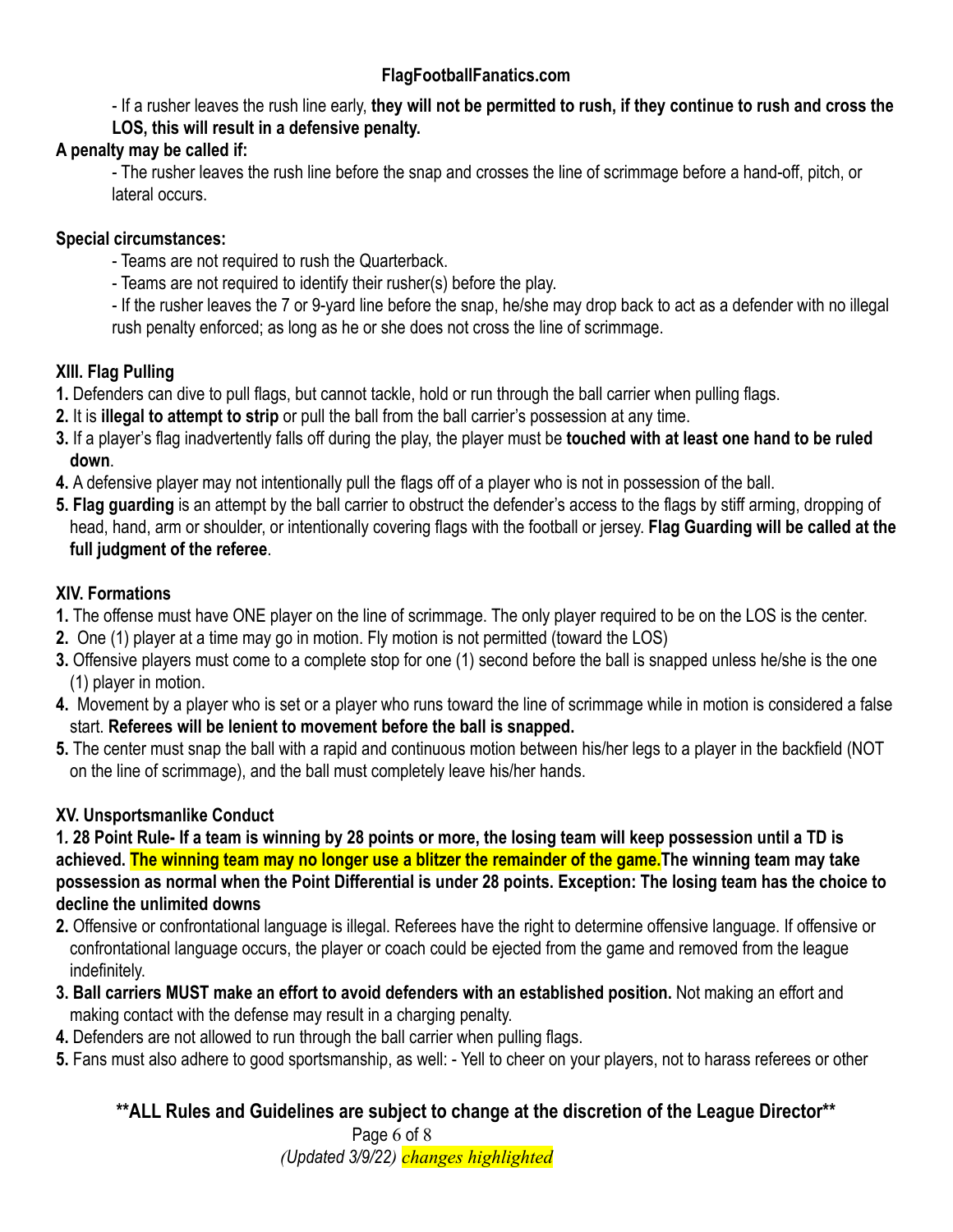teams. Compliment ALL players, not just one child or team.

**6.** Fans are required to keep our field safe and kid friendly and must stay on their designated sideline.

#### **XVI. PENALTIES**

- **1. Two (or more) delay of game penalties in one game will result in a loss of down.**
- **2. Referees determine incidental contact that may result from normal run of play.**
- **3.** All penalties will be assessed from the line of scrimmage, except as noted (spot fouls).
- **4.** Only the head coach may ask the referee questions about rule clarification and interpretations. **Players and coaches cannot question judgment calls.**
- **5.** Games cannot end on a defensive penalty, unless the offense declines it.
- **6.** Penalties will be assessed half the distance to the goal yardage if the distance to the goal is less than the penalty yardage.
- **8.** Extra points: If there is an offensive penalty during an extra point, the attempt is **automatically no good**. If there is a defensive penalty on an extra point, the attempt is **automatically good**.
- **9.** Penalties deemed as Intentional or Flagrant will be enforced at the referee's discretion **(anywhere from giving extra yardage to granting a breakaway touchdown).**

#### **Yard Penalties**

| Illegal motion (more than one person moving, false start, etc.) 5 yards from the LOS & replay the down |  |  |  |  |  |
|--------------------------------------------------------------------------------------------------------|--|--|--|--|--|
|                                                                                                        |  |  |  |  |  |
| *Two (or more) delay of game penalties in one game will result in a loss of down*                      |  |  |  |  |  |

#### **Offense**

| *Two (or more) illegal runner penalties in one game will result in a loss of possession* |  |
|------------------------------------------------------------------------------------------|--|

#### **Offensive Spot Fouls**

#### **Defense**

| Illegal rushing (Starting rush from inside 7 or 9-yard marker)5 yards from the LOS & automatic first down |  |
|-----------------------------------------------------------------------------------------------------------|--|
|                                                                                                           |  |
|                                                                                                           |  |

**\*\*ALL Rules and Guidelines are subject to change at the discretion of the League Director\*\*** Page 7 of 8

*(Updated 3/9/22) changes highlighted*